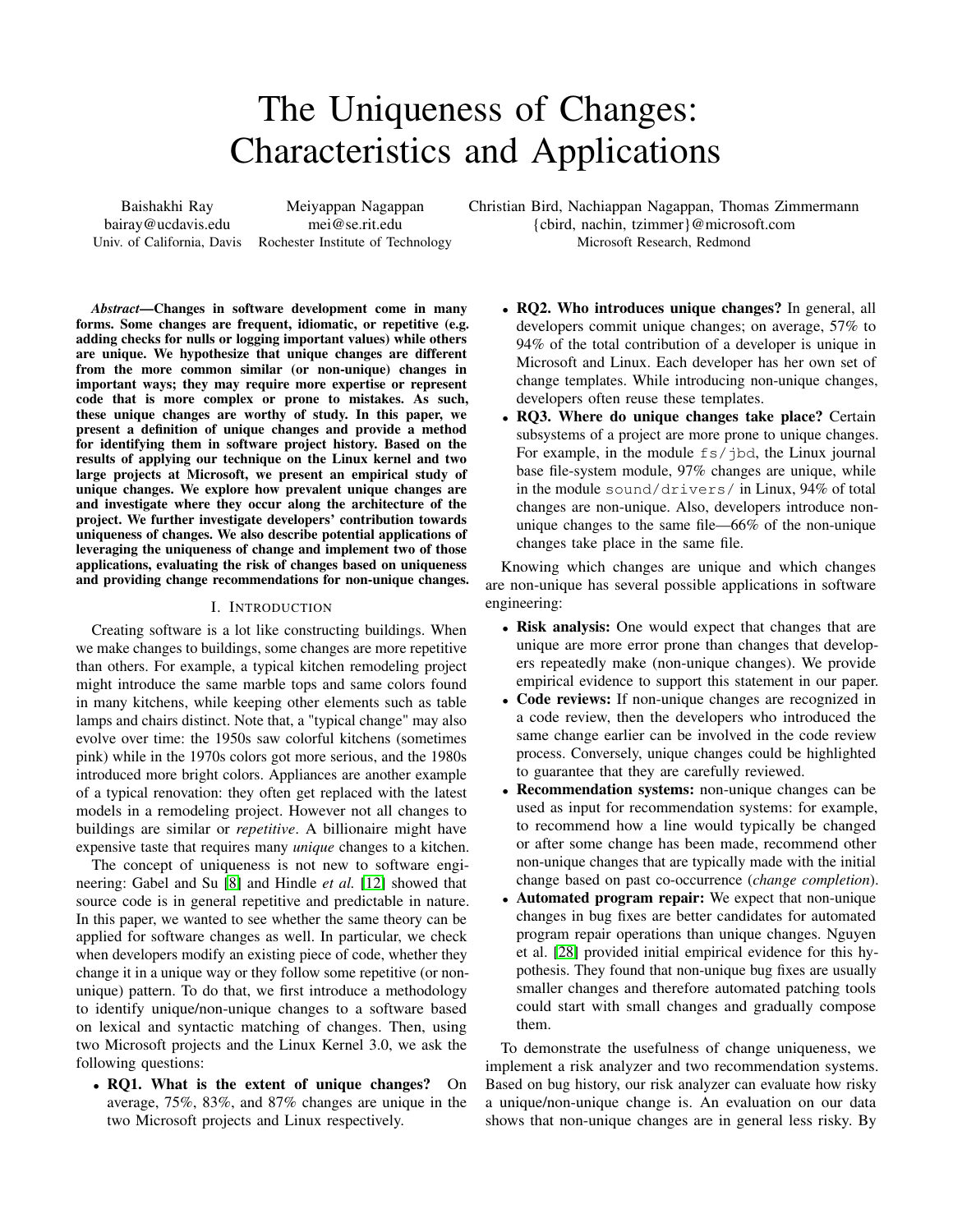learning from past non-unique changes, we also implement two types of recommendation systems: one for suggesting relevant changes and other for change completion. On average, our recommendation systems can suggest changes with 52.11% to 59.91% precision, and recommend change completion correctly with 38.48% to 42.95% precision.

We make the following contributions in this paper:

- An approach to identify and measure the uniqueness of changes to a software (Section [II\)](#page-1-0).
- Characterization of unique vs. non-unique changes along developer and spatial dimensions of an evolving project (Section [III\)](#page-3-0).
- Provide evidence that unique changes can be more risky than non-unique changes by implementing a risk analyzer (Section [IV-A\)](#page-6-0).
- Implement and evaluate two types of recommendation systems based on change suggestion and change completion (Section [IV-B\)](#page-7-0).

#### II. METHODOLOGY

<span id="page-1-0"></span>This section describes the methodology we used to study the uniqueness of changes. First, we identify the program statements in a project that are non-uniquely changed in its development history. The rest of the program statements in the development history of the project are then considered as unique changes.

Consider the example in Table [I.](#page-2-0) Developer Johannes Berg made some modification to Linux source file rtl8192ce/hw.c on  $7^{th}$  February, 2013 as shown in Commit A. The added and deleted lines have prefixes '+' and '–' symbols respectively. Three months later, developer Larry Finger made similar modifications to source file rtl8192cu/hw.c in Commit B. The green lines A9 to A11 and B9 to B11 show the non-uniquely added code in the corresponding commits. The rest of the changes are considered as unique changes—A7, A8 in commit A and B6 to B8, and B12 in commit B.

In the rest of this section, we first describe our data collection process in Section [II-A.](#page-1-1) Then we talk about our methodology to categorize unique and non-unique changes. An overview of the methodology is shown in Figure [1.](#page-3-1) This involves three steps: Given a set of changes as input, Step 1 identifies program statements that are added or deleted non-uniquely. The rest of the changes are marked as unique (see Section [II-B\)](#page-1-2). Step 2 further categorizes non-unique changes to non-unique addition, deletion, and modification (see Section [II-C\)](#page-2-1). Finally, Step 3 extracts non-unique change patterns that repeat multiple times during the project's evolution (see Section [II-D\)](#page-3-2).

#### <span id="page-1-1"></span>*A. Data Collection*

First step is to extract all the source code changes from the version control repository of a project. For each source file commit in the project evolution, we retrieve the associated code changes—deleted lines corresponding to the old version and added lines corresponding to the new version. We also extract some change-specific meta-information including author, commit message, and commit date.

For the Microsoft projects, we use CODEMINE [\[5\]](#page-10-3)—a framework for collecting and analyzing software development history. In particular, we retrieve all the committed versions of each source file and their associated change information. For each file version, a patch is computed by comparing it with its previous version using the widely known *gnu-diff* utility. We represent the patches in unified diff format with 5 lines of unchanged code as context and also ignore white spaces while comparing the two versions.

Linux uses git as its version control system. We use the command git log  $-w$  -unified=5 to retrieve all the committed patches along with change-specific metainformation. The option -unified=5 outputs the associated commit patch in a unified diff format with 5 lines of unchanged context, as shown in Table [I.](#page-2-0) Option -w ignores white spaces.

## <span id="page-1-2"></span>*B. Identifying Unique Changes*

In this step, we identify the program statements in a project that are uniquely/non-uniquely changed, by analyzing all the changed lines retrieved from previous step. This takes place in two steps:

*1. Identify change hunks:* Input to this step is a set of program patches (which can be defined as the code that is committed in a single commit to the source code repository). Each patch typically contains multiple change regions. Each such change region with a contiguous list of deleted and added lines is called a change hunk. Thus, *a hunk is defined as a list of program statements deleted or added contiguously, separated by at least one line of unchanged context*.

In Figure [I,](#page-2-0) line A7 to A11 of Commit A is a hunk. A1 to A6 and A12 to A15 are unchanged context. We identify all the hunks that are committed to the source code repository within the studied period of time, by parsing the committed patches.

*2. Identify unique & non-unique changes:* In this step, we first identify pairs of non-uniquely edited lines across all the hunks of a project. An edited line  $r$  of hunk  $H_i$  is considered to be *non-unique*, if there is at least one program statement t in another hunk  $H_i$  such that r and t have similar content (identical lexical and syntactic content) and undergo identical edit operation. For example, we consider edits "+  $a = a * b$ " and "+  $x = y * z$ " are non-unique since they are syntactically equivalent *i.e.* both represent similar multiplication operations, and also have identical edit operation (both are added statements). However, edits "-  $a = a * b$ " and "+  $x = y * z$ " are unique even though they have similar content, because they are changed in a different manner—former statement is deleted and the latter one is added.

Pair  $(r, t)$  of hunk  $H_i$  and  $H_j$  thus forms a non-unique edit pair ( $NEP_{ij}$ ) between the hunks  $H_i$  and  $H_j$ . All such nonunique edit pairs are then aggregated by pair-wise comparison of all the studied hunks and form a global set of NEP (see Equation [1\)](#page-1-3)

<span id="page-1-3"></span>
$$
NEP_{ij} = \{(r, t) | r \in H_i \land t \in H_j \land clone(r, t) \}
$$
 (1)

$$
NEP = \bigcup_{i \neq j} NEP_{ij} \tag{2}
$$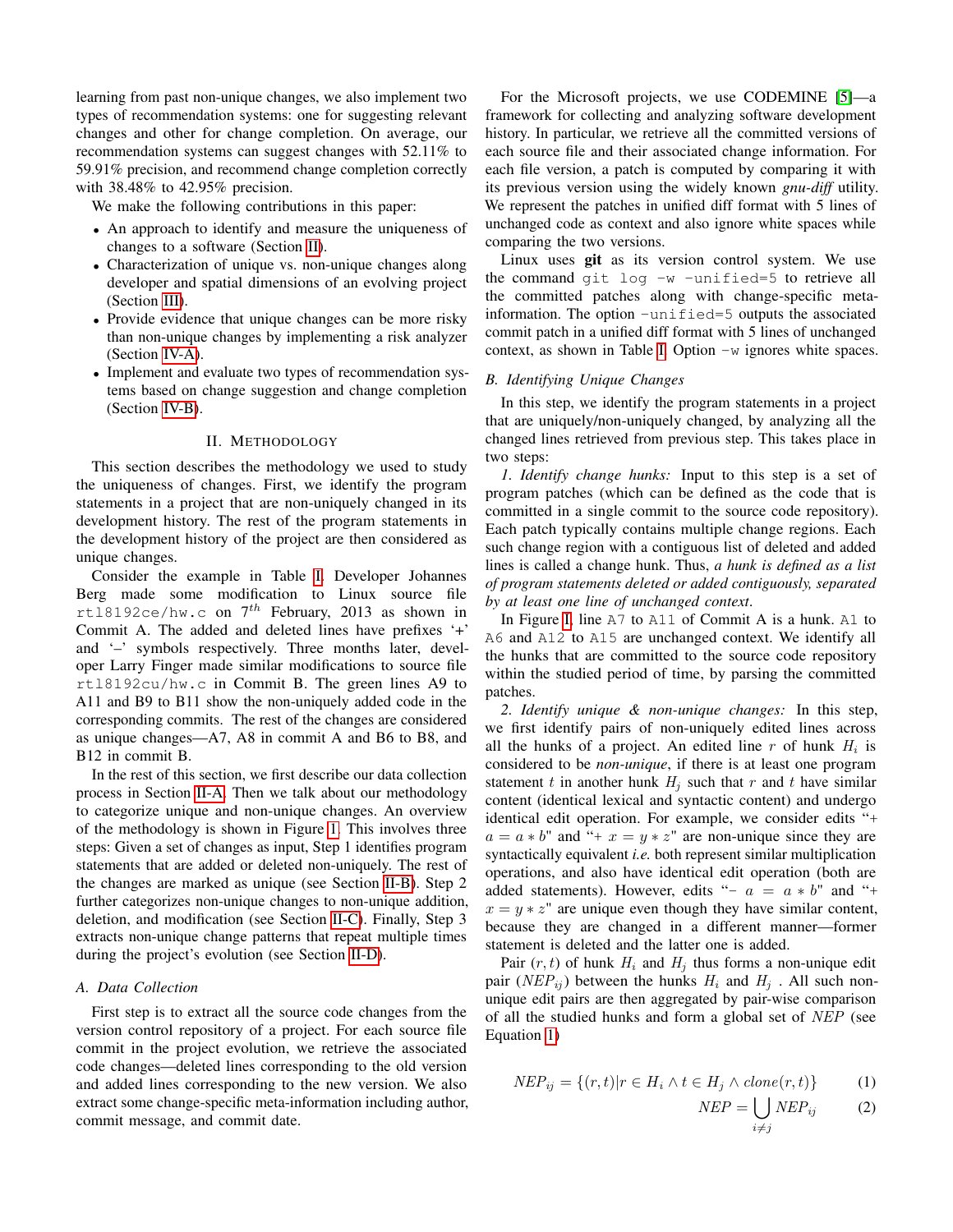<span id="page-2-0"></span>TABLE I: Example of Unique and non-unique changes adapted from Linux. The deleted and added statements start with '–' and '+' respectively; non-unique changes are marked in green. Lines A9, A10, and A11 are non-uniquely added *w.r.t.* B9, B10, B11 respectively. However, A7 and A8 are unique deletions since it does not resemble any of the corresponding deleted lines B6, B7 or B8.

| Commit A: e1a0c6b3a4b27ed5f21291d0bbee2167ec201ef5                                                                                                                                                                                                                                                                                                                                                                                                                                                                                                                                                                                              | Commit B: 5b8df24e22e0b00b599cb9ae63dbb96e1959be30                                                                                                                                                                                                                                                                                                                                                                                                                                                                                                                                       |
|-------------------------------------------------------------------------------------------------------------------------------------------------------------------------------------------------------------------------------------------------------------------------------------------------------------------------------------------------------------------------------------------------------------------------------------------------------------------------------------------------------------------------------------------------------------------------------------------------------------------------------------------------|------------------------------------------------------------------------------------------------------------------------------------------------------------------------------------------------------------------------------------------------------------------------------------------------------------------------------------------------------------------------------------------------------------------------------------------------------------------------------------------------------------------------------------------------------------------------------------------|
| src file: /drivers/net/wireless/rtlwifi/rtl8192ce/hw.c                                                                                                                                                                                                                                                                                                                                                                                                                                                                                                                                                                                          | src file: drivers/net/wireless/rtlwifi/rtl8192cu/hw.c                                                                                                                                                                                                                                                                                                                                                                                                                                                                                                                                    |
| developer: Johannes Berg                                                                                                                                                                                                                                                                                                                                                                                                                                                                                                                                                                                                                        | developer: Larry Finger                                                                                                                                                                                                                                                                                                                                                                                                                                                                                                                                                                  |
| commit date: 2013-02-07                                                                                                                                                                                                                                                                                                                                                                                                                                                                                                                                                                                                                         | commit date: 2013-05-30                                                                                                                                                                                                                                                                                                                                                                                                                                                                                                                                                                  |
| Log: mac80211: stop toggling IEEE80211_HT_CAP_SUP_WIDTH_20_40                                                                                                                                                                                                                                                                                                                                                                                                                                                                                                                                                                                   | Log: rtlwifi: rtl8192cu: Fix problem in connecting to WEP or WPA(1) networks                                                                                                                                                                                                                                                                                                                                                                                                                                                                                                             |
| A1. void rt192ce_update_hal_rate_mask $(\dots)$ {<br>A2.<br>$\cdots$<br>$A3$ .<br>struct rtl_hal $\ast$ rtlhal = rtl_hal(rtl_priv(hw));<br>A4.<br>struct rtl sta info $*$ sta entry = NULL;<br>A5.<br>$\sim$ $\sim$ $\sim$<br>u8 ratr_index;<br>A6.<br>A7. - u8 ci_40mhz = $(\text{cap } \& 80211)$ ? 1 : 0;<br>A8. - u8 ci_20mhz = $(\text{cap } \& 80211)$ ? 1 : 0;<br>A9.+ u8 cbw 40mhz = (sbandwidth >= $80211$ ) ? 1 : 0;<br>A10.+ $u8$ cgi_40mhz = cbw_40mhz ? 1 : 0;<br>A11.+ u8 cgi_20mhz = cap & 80211 ? 1 : 0;<br>enum wireless mode wirelessmode = $0$ ;<br>A12.<br>bool shortgi = $false$ ;<br>A13.<br>A14.<br>$\cdots$<br>$A15.$ } | B1. void rt192cu_update_hal_rate_mask $()$ {<br>$B2. \ldots$<br>B3. struct rtl_phy *rtlphy = $\&$ (rtlpriv ->phy);<br>B4. struct rtl_mac $*mac = rtl_mac(rtl_priv(hw));$<br>$B5. \ldots$<br>$B6 - u8$ ci_40mhz = mac->sgi_40;<br>$B7 - u8$ ci_20mhz = mac->sgi_20;<br>$B8 -$ enum wireless_mode wirelessmode = mac->mode;<br>B9.+ u8 cbw 40mhz = $(bandwidth > = 80211)$ ? 1 : 0;<br>$B10.+$ u8 cgi_40mhz = curtxbw_40mhz ? 1 : 0;<br>B11.+ u8 cgi_20mhz = cap & 80211 ? 1 : 0;<br>$B12.+$ enum wireless mode wirelessmode = 0;<br>$B13.$ bool shortgi = false;<br>$B14. \ldots$<br>B15. |

*Non-unique Changes* (*NUC*) are a set of edited lines that are present in NEP. The rest of the changes in a project are unique changes. Thus, if  $C$  represents all the changed lines in a project, *Unique Change* (UC ) is a set of edited lines that are present in C but not included in NUC, i.e.,  $UC = C - NUC$ .

In Equation [1,](#page-1-3) similarity (or non-uniqueness) between the edited statements is determined by a function clone. Although there is no precise definition of clone in the literature, it mostly relies on the computation of individual clone detectors. The most common one is textual similarity of two edits. It can also be modeled as *n-gram* similarity [\[12\]](#page-10-1), AST-based similarity [\[28\]](#page-10-2), [\[32\]](#page-10-4), etc. In this work, we consider two edits as *non-unique*, if their contents have identical lexical and syntactic content [\[16\]](#page-10-5) and they are also edited similarly (either both are added or both are deleted).

Step 1 of Figure [1](#page-3-1) summarizes the above stages. It takes five hunks as input. Edits -a2 and +a3 of Hunk\_a are nonunique to -b2 and +b3 of Hunk\_b. Hence,  $NEP_{ab} = {(-a2,-b2)}$ ,  $(+a3,+b3)$ . Likewise, NEP<sub>bc</sub> = {(-b2,-c2), (+b3,+c4)}, NEP<sub>cd</sub>  $= {(-c1,-d1)}$ , and NEP<sub>ad</sub> = { $(+a3,+d2)$ }. Thus, Non-unique Change set  $(NUC) = \{-a2, +a3, -b2, +b3, -c2, +c4, -d1, +d2\}$ . The rest of the changes of the input hunks are unique  $(UC) = \{-a\}$ ,  $+a4, -b1, -c3, -e1, +e2$ .

*Implementation:* To detect the NEP, we adapt Repertoire [\[31\]](#page-10-6), a lexical based change analysis tool that identify non-unique changes. The basic steps are as follows:

(1) Repertoire pre-processes the hunks to eliminate diffspecific meta-information such as edit operations and commit dates. The meta-information is stored in a database for future use. (2) Using CCFinderX [\[16\]](#page-10-5), a lexical token based clone detection technique, Repertoire determines non-unique code content (clone) between the processed hunks. The output of CCFinderX is a set of line pairs having identical syntax. CCFinderX takes a token threshold as input, that ensures a minimum number of contiguous tokens that has to be nonunique between the cloned regions. In our experiment, we set

this token threshold to 50, based on experimental analysis as discussed in RQ1 in Section [III.](#page-3-0) This ensures at least 50 contiguous tokens (around 7-8 lines) are non-unique in the detected cloned region. (3) For each identified cloned pair, Repertoire matches their edit operations. The clone pairs without identical edit operations are eliminated. Repertoire also disregards the clone pairs that has unmodified contexts. The final output is NEP—a set of edit pairs with similar edit content and edit operations. Note that, since CCFinderX outputs clones that have at least 7-8 lines of contiguous non-uniqueness, Repertoire marks only those changes as a non-unique edit pair that either belong to a larger non-unique change, or a small non-unique change that takes place in between two large unchanged contexts, with at least 7-8 lines of similarity. Such a large threshold helps us to focus only on significant non-unique changes and thus avoids unintended clones.

In Table [I,](#page-2-0) Repertoire identifies (A9, B9), (A10, B10), and (A11, B11) are non-uniquely added. The other edits (A7 and A8 in Commit A and B6 to B8 and B12 in Commit B) are marked as unique changes.

## <span id="page-2-1"></span>*C. Categorizing Change Uniqueness*

In this step, we further categorize the non-unique changes to non-unique addition, deletion, and modification. Since it is difficult to establish one-to-one correspondence between an added and deleted line, we focus on the code region *i.e.* hunk instead.

**ND: non-unique Deletion.** Between hunks  $(h_i, h_j)$ , if there exists a non-unique edit pair (of 50 tokens in our implementation) where program statements are deleted (possibly with some unchanged context of program statements) in both  $h_i$ and  $h_i$  non-uniquely, but there is no addition of program statements. For example between Hunk\_c and Hunk\_d in Figure [1,](#page-3-1) only c1 is deleted non-uniquely to d1. Thus, Hunk\_c and Hunk\_d is categorized as ND. ND indicates that the code region corresponding to the hunk pair was non-unique before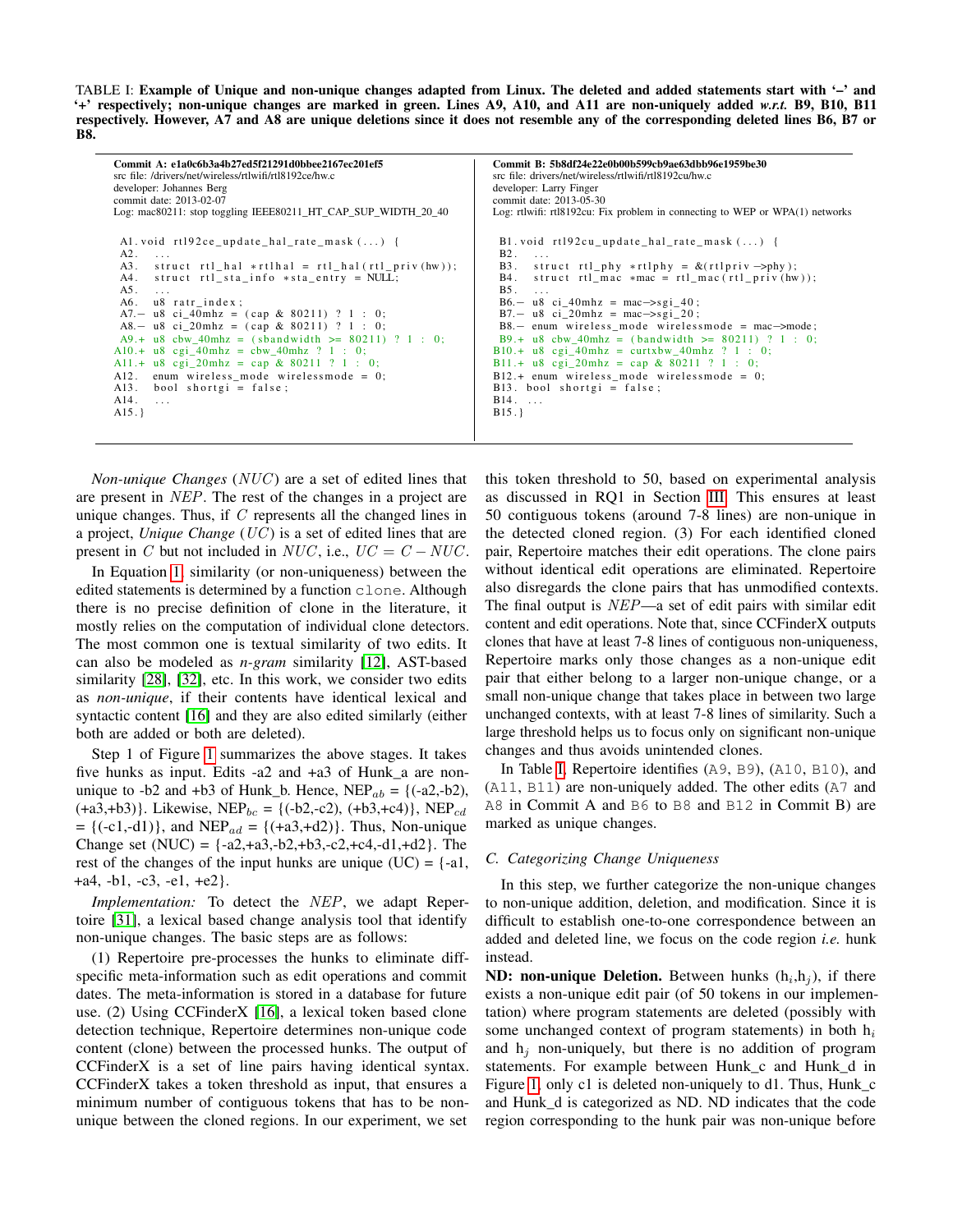<span id="page-3-1"></span>

Fig. 1: Overview of Methodology. Hunk a, Hunk b, Hunk c, Hunk d, and Hunk e are initial input. The deleted and added lines in each of the hunks are represented by '-' and '+'. Here we assume that, between Hunk\_a and Hunk\_b, line a2 is deleted similarly to b2, and a3 is added similarly to b3. Between Hunk\_b and Hunk\_c, line b2 is deleted similarly to c2, and b3 is added similarly to c4. Likewise, c1 and d1 are similarly deleted, and a3 and d2 are similarly added.

the change. However, after the modification, the non-unique lines were deleted, and the region became unique with respect to each other, since unique program statements were added.

NA: non-unique Addition. Similar to ND, but there is nonunique addition of program statements, but no non-unique deletion. For example hunk pair (Hunk\_a, Hunk\_d) in Figure [1](#page-3-1) shows NA non-uniqueness since only a3 is added non-uniquely to Hunk\_a and d2 to Hunk\_d. NA indicates two unique code regions became non-unique after the modifications.

NM: non-unique Modification. Since a modification can be represented as a deletion in the old version and an addition in the new version, NM between two hunks indicates at least one non-unique edit pair between the two hunks is added and at least one non-unique edit pair is deleted. Consider the hunk pair (Hunk\_a, Hunk\_b) in Figure [1:](#page-3-1) a2 and b2 are nonunique deletions while a3 and b3 are non-unique additions. Thus, (Hunk\_a, Hunk\_b) belongs to NM. Likewise, (Hunk\_b, Hunk c) is NM. NM signifies the corresponding code region of the hunk pair was non-unique before, and even after the modification they remain non-unique.

A hunk is *Unique*, if all of its changes belong to the unique changed set  $(UC)$ , i.e., none of its edits resemble other edits across all the studied hunks. In Figure [1,](#page-3-1) Hunk\_e is unique since its edits -e1, +e2 are not similar to any of the changes.

Such fine grained categorization of hunk uniqueness shows how uniquely similar code evolve over time, similar to tracking clone geneology [\[19\]](#page-10-7). For example, the code regions corresponding to Commit A and Commit B in Figure [I](#page-2-0) were unique initially, but after the addition they become non-unique (NA). In this case, with time unique code becomes non-unique.

## <span id="page-3-2"></span>*D. Extracting Non-unique Patterns*

As shown in Figure [I,](#page-2-0) program statements are often changed non-uniquely. Some of these non-unique changes always occur together to form a *non-unique pattern*. For example, all the three edits A9, A10, A11 of Commit A in Figure [I](#page-2-0) repeat in Commit B as B9, B10, B11; thus showing a repeated change pattern. In this step, we extract such non-unique patterns from the non-unique hunks. Later, to build recommendation system in Section [IV-B,](#page-7-0) we use these patterns as common change template.

If a list of edited lines  $E_i$  of hunk  $h_i$  is non-unique to a list of edits  $E_j$  of hunk  $h_j$ , a *Non-unique Pattern* (*NP*<sub>ij</sub>) exists between hunks  $h_i$  and  $h_j$ .  $E_i$  and  $E_j$  represent the *signature* of  $NP_{ij}$  corresponding to hunks  $h_i$  and  $h_j$  respectively. For example, in Step 3 of Figure [1,](#page-3-1) edits [-a2, +a3] of Hunk\_a are similar to [-b2, +b3] of Hunk\_b; Thus, they form a non-unique pattern  $NP_{ab} = \{[-a2, +a3], [-b2, +b3]\},$  where  $[-a2, +a3]$ is the signature of  $NP_{ab}$  for Hunk\_a, and [-b2, +b3] is the signature of  $NP_{ab}$  for Hunk b.

A change pattern may be repeated across multiple hunks. If hunk  $h_i$  shares a non-unique pattern with hunk  $h_j$  and hunk  $h_k$  with identical signature, they are merged to form a single non-unique pattern  $NP_{ijk}$ . For example,  $NP_{abc} = \{[-a2, +a3],$ [-b2, +b3], [-c2,+c4]} is a non-unique pattern extracted from Hunk\_a, Hunk\_b, Hunk\_c, as shown in Step 3 of Figure [1.](#page-3-1)

This reduces to a maximal clique problem for a graph formed by non-unique hunk pairs. We adapted Carraghan *et al.*'s algorithm of maximal clique solving problem [\[2\]](#page-10-8) to detect the non-unique patterns.

## III. STUDY OF CHARACTERISTICS

<span id="page-3-0"></span>Study Subjects: In this study, we analyzed uniqueness of changes in both open and closed source software development. We studied the evolution of proprietary projects A and B from Microsoft, and a large scale open source software, Linux 3.0 (see Table [II\)](#page-4-0). Project A and Linux are written in C, and Project B is written in C++. We analyze the changes made in the source files (.c, .cpp etc.), ignoring the interface declarations in the header files  $($ .h), documentation etc.

First, from the version control system of a project we retrieve all the file commits that are made within the studied period (2011-05-19 to 2013-08-29). Next, we classify the changes associated with the commits into two categories: unique and non-unique. In total, we studied more than 17 million lines of changes in all the three projects in their two plus years of parallel evolution history. Around six thousand developers contributed those changes.

Prior to analyzing properties of unique and non-unique changes, we begin with a straightforward question that checks the proportion of unique and non-unique changes in a project.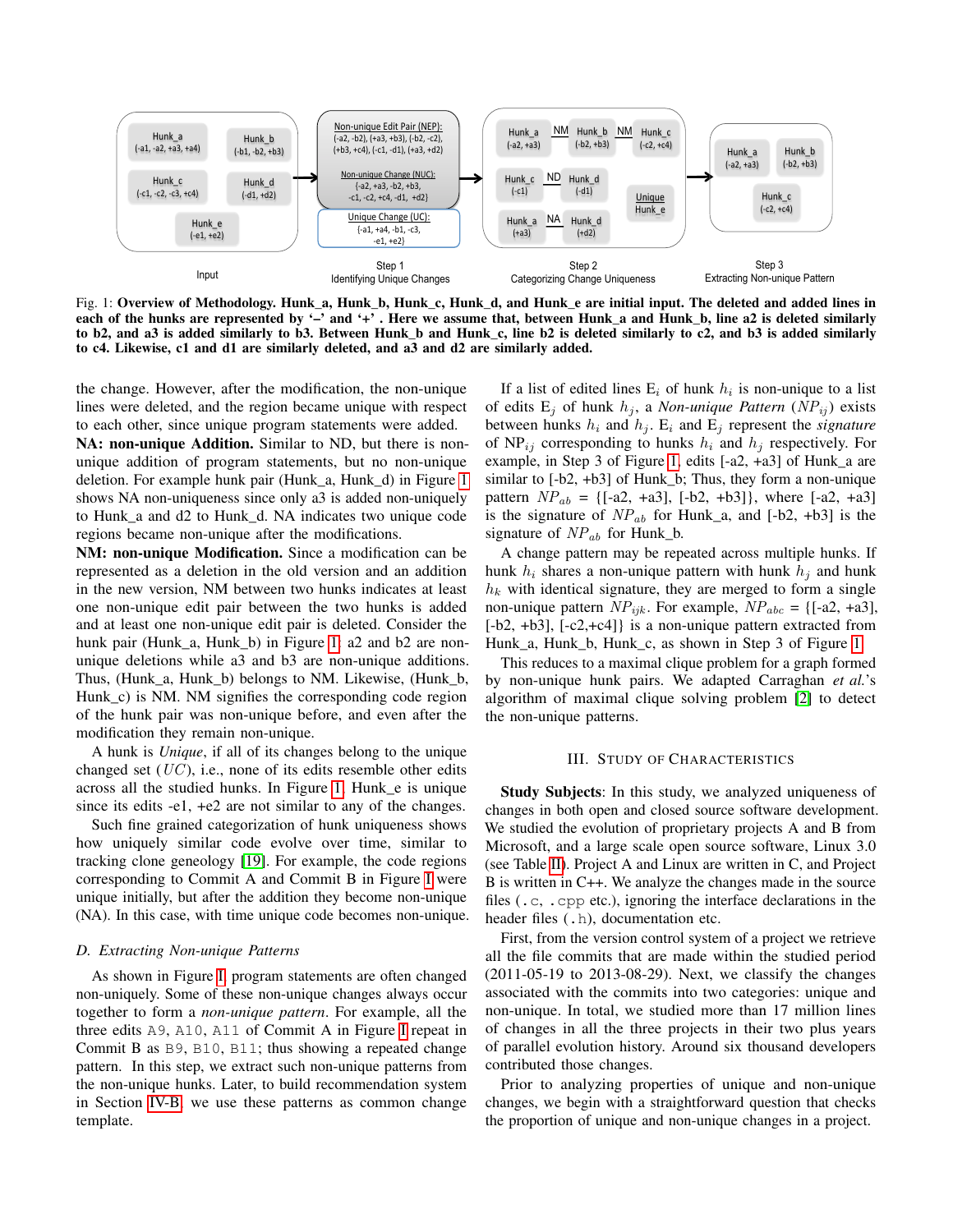<span id="page-4-0"></span>

<span id="page-4-1"></span>Fig. 2: Extent of unique changes over different token size in Linux

## <span id="page-4-4"></span>RQ1. What is the extent of unique changes?

Figure [2](#page-4-1) shows the extent of uniquely added and deleted lines with a varying token threshold (10 to 100), in Linux. Note that a threshold represents minimum number of contiguous tokens that need to be similar between two cloned regions. At threshold 10 (around 1-2 lines), 70.81% of changed lines is unique, while at threshold 100 (around 16-20 lines), 93.61% changed lines are unique. The median and average of uniquely changed lines are 88.38% and 85.61% respectively, which is also achieved at threshold 50. Thus, uniqueness increases with the increase of token threshold for both added and deleted lines.

Since, source code in general lacks uniqueness [\[8\]](#page-10-0), nonunique changes detected at a very low threshold like 10 may simply detect changes caused by program construct, for example an addition of a for loop. In contrast, if the threshold size is set to a very high value, we might ignore some important non-unique changes that developers introduce in purpose. This leads us to choose a middle ground—threshold 50 for the rest of our experiment. A non-unique change at threshold 50 means that there are at least 7 to 8 non-unique lines. These 7 - 8 lines can be either a large non-unique change or a small non-unique change with unchanged context above and below the change also being non-unique. Table [III](#page-4-2) shows the extent of uniquely changed lines for all the studied projects at token threshold 50. Project B shows maximum non-unique changes (three million lines) over its entire evolution period.

#### <span id="page-4-2"></span>TABLE III: Extent of Uniquely Changed Lines (with a token threshold of 50)

| Changed Lines (LOC) |            |        |            |  |
|---------------------|------------|--------|------------|--|
|                     | Total      | Unique | Non-Unique |  |
| Project A           | 364,737    | 82.77% | $17.44\%$  |  |
| Project B           | 12,864,319 | 74.82% | 25.18%     |  |
| Linux               | 4,623,333  | 87.41% | 12.59%     |  |

<span id="page-4-3"></span>TABLE IV: Distribution of Non-Uniquely Changed Hunks. Note that these categories are not disjoint, because a hunk can share only non-unique addition with one hunk, while sharing nonunique deletion or modification with another.

|           | non-unique<br>addition | non-unique<br>deletion | non-unique<br>modification |
|-----------|------------------------|------------------------|----------------------------|
| Project A | 82.25%                 | 24.31%                 | 24.20%                     |
| Project B | 71.54%                 | 25.75%                 | 18.71%                     |
| Linux     | 34.94%                 | 30.98%                 | 34.08%                     |

Now that we have seen the extent of non-unique changed lines in a project - 12% to 25%, we would like to shed light on their evolutionary pattern, *i.e.* whether they are added, deleted, or modified non-uniquely. Since it is difficult to identify mapping between individual added and deleted lines, we focus on added and deleted regions (*i.e.* hunks), as discussed in Section [II-C.](#page-2-1) Table [IV](#page-4-3) shows the distribution of hunk uniqueness across projects. In projects A and B, non-unique addition dominates significantly (82% and 71%), while nonunique deletion and modification share similar proportion. In Linux, all the three categories are in the same range (30% to  $34%$ ).

Finally, we check how many non-unique patterns are formed from the observed non-unique changes (see Section [II-D\)](#page-3-2). The following table shows the result. Three million nonunique changed lines in Microsoft codebase come from only 300K distinct non-unique patterns. In Linux, 582K non-unique changed lines come from 142K patterns. On average, these patterns occur 3.4 and 3.3 times in Microsoft projects and Linux respectively. They are often short-lived—average lifetime (last commit date - first commit date) is 63 and 67 days in Microsoft projects and Linux respectively. These results indicate developers often introduce non-unique change patterns, use them few times at quick succession, and then stop using them.

|                        | non-unique<br>change (KLOC) | non-unique<br>patterns | Avg.<br>Occurrence | Avg.<br>Lifetime |
|------------------------|-----------------------------|------------------------|--------------------|------------------|
| Microsoft<br>$(A + B)$ | 3.278                       | 324,285                | 3.4                | 63.04            |
| Linux                  | 582                         | 142,633                | 3.3                | 67.79            |

Result [1:](#page-4-4) *Unique changes are more common than non-unique changes. Non-unique changes form distinct patterns that often repeat multiple times in the code base within a short span of time.*

Since the extent of non-unique changes is non-trivial, we wonder who commits such non-unique changes. Since developers usually have individual coding style [\[29\]](#page-10-9), [\[14\]](#page-10-10), it may be possible that some developers introduce more nonunique changes than others. It is also important to know whose changes they borrow. Especially, if we find that developers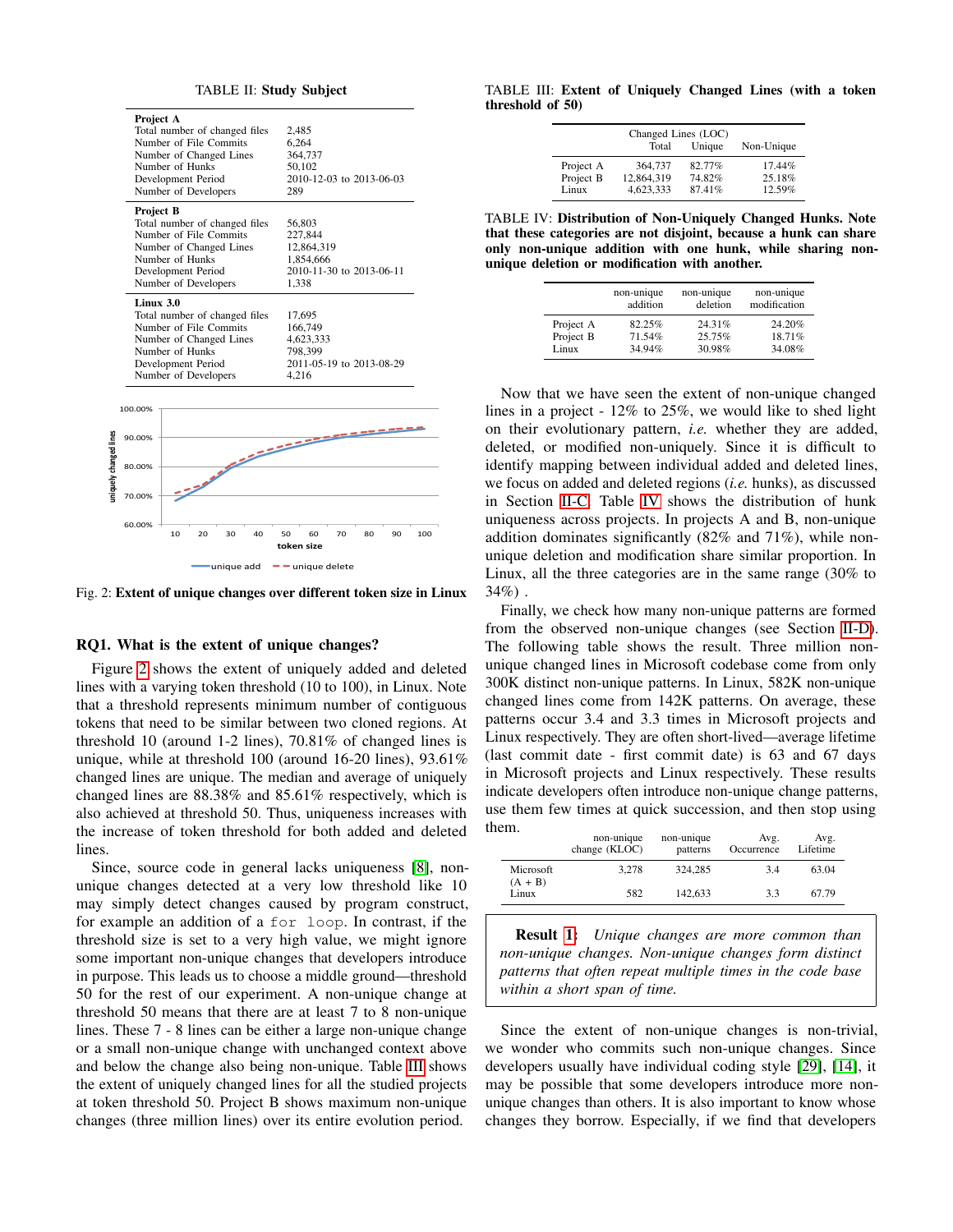<span id="page-5-0"></span>

Fig. 3: Characteristics of non-unique changes along the dimension of developers.

follow their own non-unique pattern often, this broadens the scope of personalized recommendation system [\[15\]](#page-10-11). All these lead us to question:

## <span id="page-5-2"></span>RQ2. Who introduces unique changes?

First, we measure the extent of non-unique changes over total changes that a developer has committed over time. Figure [3\(a\)](#page-5-0) shows the frequency distribution of the proportion of non-unique changes per developer. Almost all developers commit non-unique changes, although some commit more than others. For example, we found 10 and 20 developers in Linux and Microsoft respectively, who committed only nonunique changes. A closer look reveals that these developers contributions in respective projects are considerably low—only 1 to 16 lines of changes during the studied period. On average, 42.67% changes of a Microsoft developer is non-unique, and Linux developers commit more unique changes—only 5.83% of a developer's commit is non-unique in Linux.

We further check whose changes developers borrow to introduce non-uniqueness. We measure that by computing developer diversity—the number of developers using a nonunique pattern. Figure [3\(b\)](#page-5-1) shows the frequency distribution of developer diversity. A large number of patterns (105,208 and 278,509 in Linux and Microsoft Projects) are actually owned by a single developer. The curve falls sharply as developer diversity increases. Only 0.39% and 0.55% of total non-unique patterns are introduced by more than 4 developers in the Microsoft projects and Linux respectively. Such less diverse changes suggest that developers have their own set of patterns that they repeatedly use. A highly diverse change pattern often suggests a system wide pervasive change. For example we find a change pattern with developer diversity of 10 in Linux that modified an existing logging feature. In another instance, multiple developers repeatedly change identifier type proc\_inode to type proc\_ns and the associated code over a long period of time.

Result [2:](#page-5-2) *Developers have their own set of change patterns that they use repeatedly.*

Since we have seen that developers repeatedly use nonunique patterns, we wonder where they are used. Knowing the

<span id="page-5-1"></span>answer not only serves researcher's curiosity, it has several advantages. For example, if two software components often change in non-unique manner, the developers of one component may help in reviewing the code of the other. Also, the same group of developers may be assigned to maintain two such closely related modules. Thus, we ask the following question:

## <span id="page-5-4"></span>RQ3. Where do unique changes take place?

First we measure extent of non-unique changes per file. For each file, we take the ratio of unique and total changes across all the commits. Thus, if a file f is committed n times within the studied period, ratio of unique changes for file  $f =$ 

$$
\frac{\sum_{i}^{n}uniquely changed lines}{\sum_{i}^{n}total changed lines}
$$

Table [V](#page-5-3) shows top 10 sub-directories in Linux (up to 2 levels from the root of the source code) that contain most unique and non-unique changes. While the journaling block-device module fs/jbd contains 97.52% of unique changes, the sound driver module sound/drivers has 94.34% non-unique changes. Non-unique changes are mostly restricted within the same file. In 23.67% cases, non-unique changes are introduced across different commits of the same file, while in 42.24% cases even within the same commit (but across hunks). The rest 34.07% of non-unique changes are made across different files.

Also, some files often change in a non-unique fashion. Table [VI](#page-6-1) shows top 5 file pairs in Linux sharing non-unique changes. Note that, in most cases name of the file pairs are also very similar and relates to similar functionality. This shows that similar software artifacts often change non-uniquely.

<span id="page-5-3"></span>TABLE V: Top 10 development directories containing unique and non-unique changes

| Unique Changes $(\%)$<br>Rank |                  | Non-Unique Changes $(\%)$ |                |        |
|-------------------------------|------------------|---------------------------|----------------|--------|
| 1.                            | fs/jbd/          | 97.52%                    | sound/drivers/ | 94.34% |
| 2.                            | drivers/video/   | 94.25%                    | lib/           | 92.86% |
| 3.                            | fs/ext4/         | 93.79%                    | net/netlink/   | 91.67% |
| 4.                            | fs/dlm/          | 92.54%                    | sound/ppc/     | 90.00% |
| 5.                            | drivers/w1/      | 91.90%                    | fs/logfs/      | 89.74% |
| 6.                            | drivers/ide/     | 91.58%                    | fs/jfs/        | 89.28% |
| 7.                            | fs/ubifs/        | 91.40%                    | drivers/nfc/   | 88.89% |
| 8.                            | arch/microblaze/ | 91.09%                    | drivers/hwmon/ | 86.67% |
| 9.                            | drivers/block/   | 90.91%                    | fs/proc/       | 83.33% |
| 10.                           | drivers/char/    | 90.71%                    | fs/hfsplus/    | 81.25% |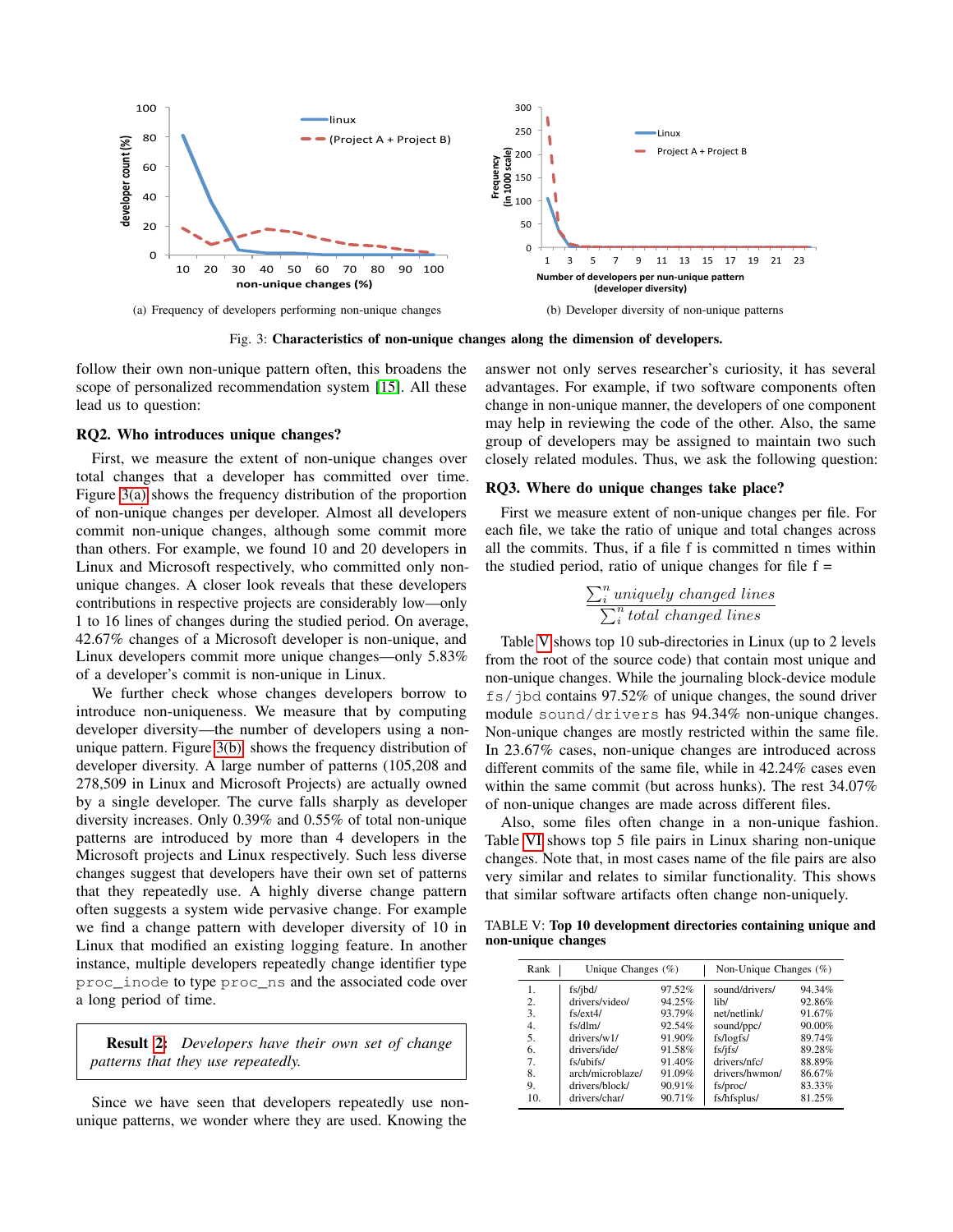TABLE VI: Top 5 file couplings with non-unique changes

<span id="page-6-1"></span>

| Rank      | File1                                                 | File2                                                | #Non-Uniquely        |
|-----------|-------------------------------------------------------|------------------------------------------------------|----------------------|
|           |                                                       |                                                      | <b>Changed Lines</b> |
| 1.        | /drivers/staging/csr/csr_wifi_router_ctrl_serialize.c | /drivers/staging/csr/csr_wifi_sme_serialize.c        | 20445                |
| <u>L.</u> | /drivers/media/common/siano/smsdvb-debugfs.c          | /drivers/media/common/siano/smsdvb.c                 | 4200                 |
|           | /drivers/net/wireless/rtlwifi/rtl8192c/phy common.c   | /drivers/net/wireless/rtlwifi/rtl8192de/phy.c        | 3087                 |
| -4.       | /drivers/staging/csr/csr_wifi_router_serialize.c      | /drivers/staging/csr/csr_wifi_sme_serialize.c        | 2685                 |
| . .       | /drivers/gpu/drm/nouveau/core/engine/graph/ctxnvc0.c  | /drivers/gpu/drm/nouveau/core/engine/graph/ctxnve0.c | 2648                 |
|           |                                                       |                                                      |                      |

Result [3:](#page-5-4) *Unique & non-unique changes are localized in certain modules.*

## IV. APPLICATIONS

Distinguishing non-unique changes from unique ones can facilitate many software engineering applications. We demonstrate this concretely by implementing a risk analysis system (Section [IV-A\)](#page-6-0) and two recommendation systems (Section [IV-B\)](#page-7-0).

## <span id="page-6-0"></span>*A. Risk Analysis*

There has been decades of research on software risk analysis [\[10\]](#page-10-12). Using sophisticated statistical or machine learning models [\[30\]](#page-10-13), [\[27\]](#page-10-14), risk of a software component is predicted, primarily based on its evolutionary history. Different types of software metrics including product metrics (lines of code, source code complexity), process metrics (pre-release bugs, software churn), and social metrics (number of developers) are typically used for risk prediction models [\[30\]](#page-10-13). Nagappan *et al.* found that *changed code* is also a good indicator of bug-proneness [\[27\]](#page-10-14). However, not all changes are necessarily buggy. In this section, we show that categorizing changes as unique and non-unique can further facilitate the risk assessment of a file commit.

Methodology: Our risk analyzer works on the assumption that if a bug is introduced to the codebase, the bug will be fixed within few months. For example, if a commit  $c$  introduces a bug to file f, soon there will be a bug-fix commit  $c<sub>b</sub>$  to the file (within  $t$  months from the commit date of  $c$ ). Here, we build a prediction model that assesses  $c$ 's risk of introducing a bug. We start with analyzing the evolution history of file  $f$ . Figure [4](#page-6-2) illustrates how the risk analyzer works.

<span id="page-6-2"></span>

Fig. 4: Workflow of the Risk Analyzer per File Commit. The timeline shows the evolution of a file  $f$ . Each marker (triangle or star) is a commit, where red stars indicate bug-fix commits  $(c3,$  $c4$ , and  $c6$ ).  $c3$  and  $c4$  are pre-release fixes,  $c6$  is a post-release fix as c6's commit date is after the release date, marked in red **line.**<br>First, we identify all the bug-fix commits  $(c_b)$  that fix errors

or bugs in the codebase. For Microsoft projects, we identify such commits from bug fix database. For Linux, we identify the bug fix commits whose commit messages contain at least

one of the key words: 'bug', 'fix', and 'error'. Then for each file commit we analyze its risk of introducing a bug *w.r.t.* pre and post-release bugs. For a file f, if a bug-fix commit  $c<sub>b</sub>$  is found within  $t$  months of a commit  $c$ , we consider that  $c$  may have introduced that bug, hence c's bug-potential is non-zero. We measure *risk* of a commit by its *bug potential*—the number of bugs that are fixed within  $t$  months of the commit. The bug potential starts from 0, indicating zero risk.

We treat pre-release and post-release bugs differently. As the name suggests, the *pre-release* bugs are detected and fixed before the release of a software. Usually they are detected through continuous testing, often parallel to development process. Hence, we assume that these bugs should be detected and fixed within few months from their date of introduction. To detect pre-release bugs, we look forward in the evolution history of the file up-to a predefined lookup time  $t$ , and check whether the file has undergone any bug-fixes in the future. The bug potential of a commit is equal to the number of prerelease bug-fixes found within that lookup time. For example, in Figure [4,](#page-6-2) for a lookup time  $t = T_1$ , commit c1 sees only one pre-release bug-fix c3. Hence, c1's bug potential become 1. Similarly, c2 has bug potential 2 as it sees 2 pre-release fixes c3 and c4 within lookup time  $t = T_1$ .

*Post-release* bugs are reported by customers facing realworld problems, only after the software is released. Since these bugs are noticed only after real-world deployment, they are in general serious in nature. The post-release bugs were not detected during the active development period. Thus, we assume every commit in the pre-release can potentially cause the post-release bug irrespective of its time frame; *i.e.* if a post-release bug is fixed to a file  $f$ , any change throughout  $f$ 's evolution can potentially introduce the bug. Thus for a postrelease bug, we increment the bug potential of each commit of f prior to the fix, similar to Tarvo *et al.* [\[35\]](#page-10-15). . For instance, for the post release fix  $c6$ , we assume all the previous commits  $(c1)$ to c5) have equal potential to introduce the error and increment their bug potential by one. Thus,  $c1$ 's bug potential become  $1 + 1 = 2$ , c2's bug potential become  $2 + 1 = 3$  and so on.

To check whether unique file commits are more risky than non-unique file commits, we compare the bug potential of the two using non-parametric Mann-Whitney-Wilcoxon test (MWW) [\[34\]](#page-10-16). First, we calculate the *non-uniqueness* of a file commit as the ratio of number of non-unique changed lines (S) to the total changed lines  $(T)$  associated in the commit  $<sup>1</sup>$  $<sup>1</sup>$  $<sup>1</sup>$ . Next,</sup> we categorize the file commits into unique and non-unique groups based on their non-uniqueness—a file commit is nonunique, if its non-uniqueness is more than a chosen *threshold*

<span id="page-6-3"></span><sup>&</sup>lt;sup>1</sup>Since our goal is to assess risk for each file commit, the risk analysis model is based on changed lines associated with each commit, instead of hunk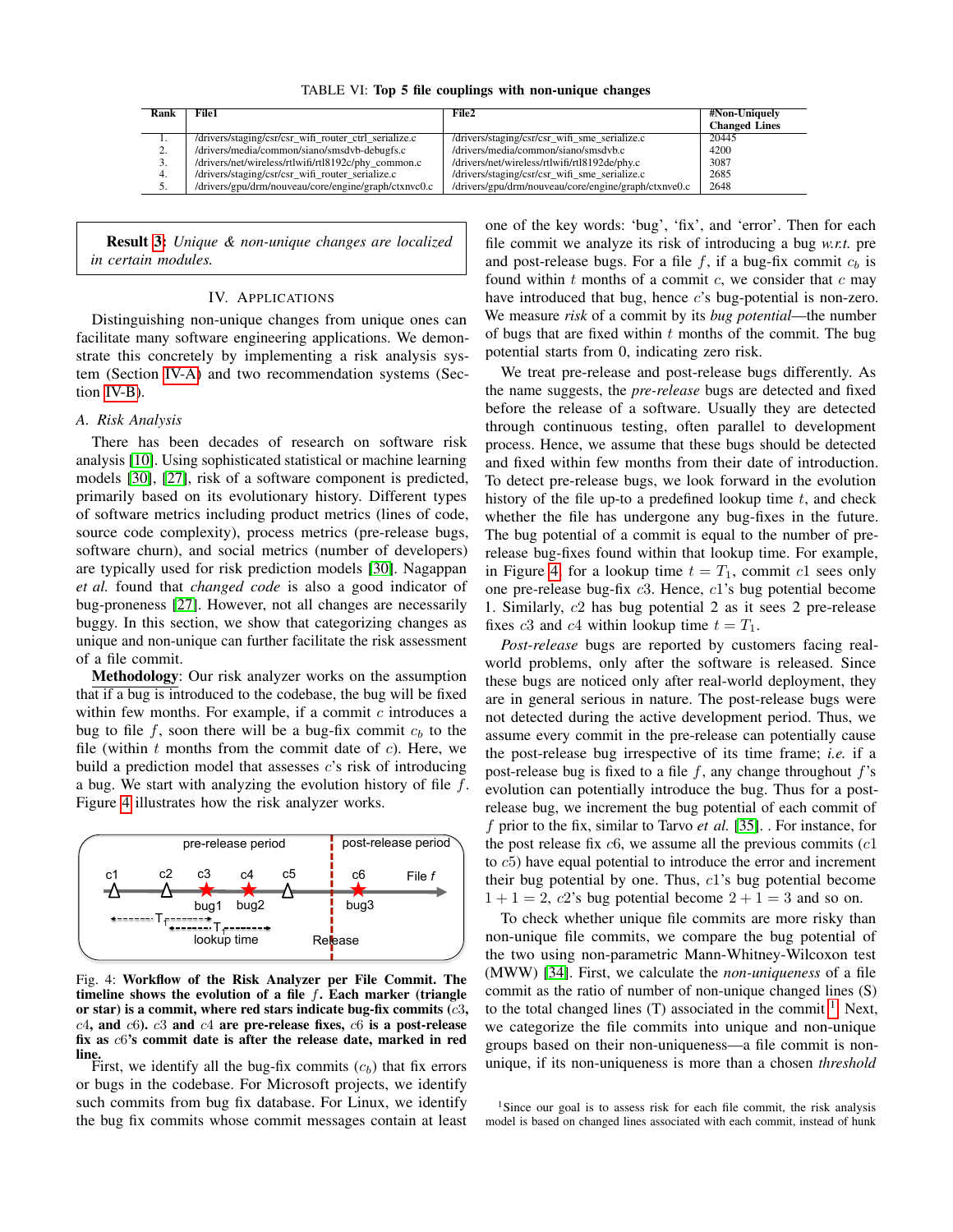<span id="page-7-1"></span>TABLE VII: Wilcoxon-Mann-Whitney test of unique vs. nonunique commits in assessing risk of introducing bugs

|                |                | Linux    |      | Microsoft (proj $A + B$ ) |       |
|----------------|----------------|----------|------|---------------------------|-------|
| non-uniqueness | lookup         |          |      |                           |       |
| threshold      | period         | p-value  | risk | p-value                   | risk  |
|                |                | < 0.0001 | 0.93 | < 0.0001                  | 0.455 |
|                | $\overline{c}$ | < 0.0001 | 0.88 | $\Omega$                  | 0.46  |
| 0.6            | 3              | < 0.0001 | 0.88 | $\Omega$                  | 0.46  |
|                | 4              | < 0.0001 | 0.87 | 0                         | 0.46  |
|                | 5              | < 0.0001 | 0.86 | $\theta$                  | 0.46  |
|                | 6              | < 0.0001 | 0.85 | $\theta$                  | 0.45  |
|                |                |          |      |                           |       |
|                | 1              | < 0.0001 | 1.02 | < 0.0001                  | 0.54  |
| 0.5            | $\overline{c}$ | < 0.0001 | 0.97 | $\Omega$                  | 0.54  |
|                | 3              | < 0.0001 | 0.96 | 0                         | 0.54  |
|                | 4              | < 0.0001 | 0.95 | $\theta$                  | 0.54  |
|                | 5              | < 0.0001 | 0.93 | $\theta$                  | 0.54  |
|                | 6              | < 0.0001 | 0.92 | 0                         | 0.54  |

and vice versa. We then measure the *risk* of introducing bugs of non-unique commits over the unique commits.

| $risk = -$ | average bug potential of non-unique group |
|------------|-------------------------------------------|
|            | average bug potential of unique group     |

Note that risk is computed as a ratio of the average bug potentials. Therefore, the number of unique or non-unique changes will not impact the risk value.

Result. We repeat the experiments for lookup time 1 to 6 months with varying uniqueness threshold (0.5 and 0.6). The result of WMW test on the potential bug count of unique and non-unique groups is shown in Table [VII.](#page-7-1) For all lookup periods, p-values of WMW is significant indicating the bug-potential of unique and non-unique changes differ with statistical significance.

Also, risk is less than 1 for all lookup periods and nonuniqueness thresholds, except the one marked in red. This means, on average, the bug potential of non-unique changes is less than bug potential of unique changes and the difference is statistically significant. In fact, for Microsoft projects nonunique changes are 50% less risky than the unique changes. That means in Microsoft code developers may introduce nonunique changes with more confidence.

However, for Linux projects the risk ratio is close to one. To further understand this, we measure CohenD's effect size between unique and non-unique commit groups [\[3\]](#page-10-17). In all the cases we observe a low effect size, varying from 0.12 to 0.19. This shows, non-unique changes in Linux may not differ much from the unique changes in terms of their bug proneness. In fact, we found 836 non-unique patterns in Linux that have average bug potential beyond 50. However, we also notice that there are  $180K$  non-unique patterns that do not introduce any errors to the codebase.

#### <span id="page-7-0"></span>*B. Recommendation System*

There exists a wide variety of recommendation systems that suggest possible changes or change locations to developers to facilitate software development process [\[33\]](#page-10-18). Learning from the non-unique changes in the history of a project evolution, here we build two different recommendation systems:

• REC-I. When developers select a code fragment to modify, it recommends possible changes that similar code has experienced previously.

• REC-II. When developers make a non-unique change, it recommends other change patterns that co-occurred with that committed change in the past.

*Recommendation System I (REC-I):* REC-I suggests relevant changes to the developer using the history of non-unique changes. When developers modify code, it shows up in the commit as a set of program statements that are deleted and a set of program statements that are added. Therefore, when a developer selects some program statements to modify, REC-I searches for a similar set of deleted program statements from the commit history of the project. If a non-unique match is found, REC-I recommends the set of corresponding program statements that were added in the commit history to the developer. In case of multiple matches (i.e., different set of program statements that are added for a similar set of program statements that were deleted in different parts of the code), REC-I suggests all of them along with their frequency counts. For example, consider Table [VIII.](#page-9-0) If a developer selects line B1 to delete, REC-I searches from the previous change history and finds a match A1 that is a non-unique deletion. REC-I then suggests the corresponding line A2 as possible addition.

To measure the accuracy of REC-I, we need a training data set and a test data set consisting of non-unique changes. We split the commit history of a project at a given point of time, and all the commit history data before this point is considered as training data and the data over the next three months from this point in time is considered as test data. For each change in the test data, we query REC-I that searches the training data for a recommendation. Thus, for a query q if  $R_q$  denotes REC-I output, and  $E_q$  denotes actual usage (obtained from the test data),

Precision (P): Percentage of REC-I recommendation that appears in expected usage from the test data, i.e.,  $\frac{|E_q \cap R_q|}{|R_q|}$ **Recall**  $(R)$ : Percentage of expected usage (as appeared in the test data) that is recommended by REC-I, i.e.,  $\frac{|R_q \cap E_q|}{|E_q|}$ 

Note that we evaluate the precision and recall only for those changes in the test data for which a recommendation was made by REC-I.

The accuracy of REC-I is measured at each month (the point in time that separates the training and testing data) for the entire study period (see Figure [5\(a\)\)](#page-8-0). The overall performance of REC-I is measured by computing the mean of all the precision and recall values over the entire study period, similar to Zimmermann et al. [\[39\]](#page-10-19).

$$
P = \frac{1}{N} \sum_{i=i}^{N} P_i \qquad R = \frac{1}{N} \sum_{i=i}^{N} R_i
$$

Table [IX](#page-8-1) shows the average precision and recall of REC-I. For project A, B, and Linux precision are 59.91%, 57.41%, and 52.11% respectively. This means when REC-I is returning a query with suggestive changes, there is on average 52.11% to 59.91% chances that developers will accept that recommendation. REC-I's recall values are 67.36%, 65.44%, and 59.02% respectively *i.e.*, REC-I successfully returned 59% to 67% of expected correct suggestion. Such low value of recall is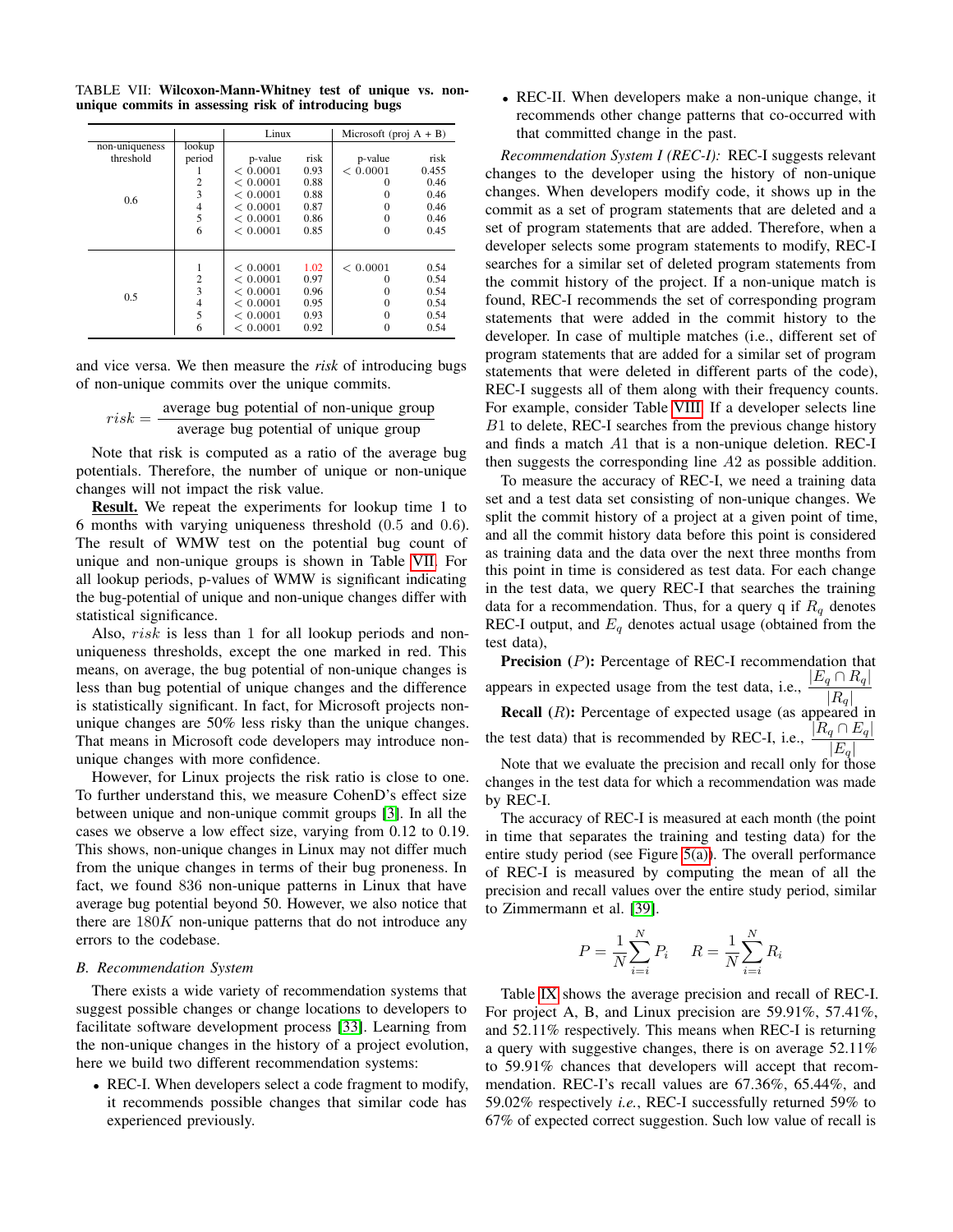<span id="page-8-0"></span>

Fig. 5: Accuracy of Recommendation Systems for Project B

partially due to our choice of high token threshold; we could not suggest non-unique changes that have smaller change size. For the same reason, we perform reasonably well in precision *w.r.t.* state of the art recommendation system by Nguyen et al. [\[28\]](#page-10-2), based on similar change uniqueness philosophy. They reported a precision of 30% with top-3 and top-1 suggestion. Though a direct comparison with the top-3 and top-1 precision is not possible (though in most of the cases REC-I suggests fewer than five suggestion), our recommendation system performs reasonably well in predicting non-unique changes.

Interestingly, from Figure [5\(a\)](#page-8-0) we find that the precision and recall vary periodically over time. We believe this behavior is related to the short lifespan of the non-unique patterns (See RQ1 of Section [III\)](#page-3-0). When developers introduce a nonunique pattern, they use it frequently for a short amount of time and then stop using it. Once REC-I learns the pattern, it continues suggesting it. As long as the developers use that pattern, the accuracy of REC-1 remains high. However, when the developers stop using the pattern, the accuracy falls off until new non-unique changes are introduced. All the three projects show this periodic trend.

<span id="page-8-1"></span>TABLE IX: Overall Performance of the Recommendation Systems

|           | REC-I     |        | REC-II    |        |
|-----------|-----------|--------|-----------|--------|
|           | precision | recall | precision | recall |
| Project A | 59.91%    | 67.36% | 38.48%    | 50.79% |
| Project B | 57.41%    | 65.44% | 41.16%    | 46.95% |
| Linux     | 52.11%    | 59.02% | 42.95%    | 37.53% |

*Recommendation System II (REC-II):* We observe that developers often use multiple non-unique changes together, in the same commit. For example, changes of Table [VIII](#page-9-0) are committed together 4 times in Linux in different files. They also appear in different method bodies. Leveraging such cooccurrences, we build Recommendation System II (REC-II) to suggest relevant non-unique changes. If a developer introduces a non-unique change in the code-base, REC-II searches for other change patterns that are committed together in the past along with the introduced change. For each match, REC-II displays frequency, i.e., number of times the recommended changes were committed together.

Similar to REC-I accuracy, we measure REC-II accuracy over a continuous time period. Figure [5\(b\)](#page-8-2) shows the rolling precision and recall for REC-II for project B. The other two

<span id="page-8-2"></span>projects show similar trend. We notice that REC-II's precision and recall shows similar periodic nature as those of REC-I. The average precision for projects A, B, and Linux are 38.48%, 41.16%, and 42.95% respectively. Similarly, the recall values are 50.79%, 46.95%, and 37.53% respectively (see Table [IX\)](#page-8-1).

#### V. RELATED WORK

Uniqueness of Code. Prior researches show a general lack of uniqueness in source code. Gable and Su study source code uniqueness across 6000 projects including 420 million lines of code and find that code fragments are similar up to seven lines (6 to 40 tokens) [\[8\]](#page-10-0). Using n-gram model, Hindle et al. show that source code is repetitive in nature and has high degree of predictability [\[12\]](#page-10-1). Kamiya et al. find 10% to 30% of code similarity in large scale projects (e.g., gcc-8.7%, JDK-29%, Linux-22.7% etc) [\[16\]](#page-10-5). James et al. find evidences of adopted code in device driver modules between Linux and FreeBSD [\[4\]](#page-10-20). In this work, instead of looking at non-unique code, we look at how non-uniquely code evolves with time.

There are research on repetitiveness of code change as well. Ray *et al.* [\[31\]](#page-10-6) show that around 11% to 16% changes are non-unique between FreeBSD, NetBSD, and OpenBSD in each release. In a recent study, Nguyen *et al.* [\[28\]](#page-10-2) inspect a large corpus of changes for 2,841 open source java projects, and find that up to 70-100% of source code is non-uniquely changed within and across projects. Barr *et al.* also find evidence that change lines reuse existing code. However, these prior works look at changes at small granularity—one or two lines of nonunique changes. In contrast, we purposefully focus on either larger non-unique changes (or smaller non-unique changes but made in similar code context) to avoid unintentional nonuniqueness. Thus, our work does not take into account smaller non-unique changes that may be introduced due to program construct, for example, addition of while loop *etc.*. We further characterize change uniqueness *w.r.t.* before-after relation (nonunique deletion, non-unique addition, non-unique modification) and analyze them in developer and architectural dimensions.

Complementary studies further characterized changes based on their semantics as opposed to structural similarities. For example, Kawrykow and Robillard found that up to 15.5% of method updates of a software contains non-essential changes—cosmetic or behavior-preserving changes [\[17\]](#page-10-21). However, non-unique changes are not necessarily non-essential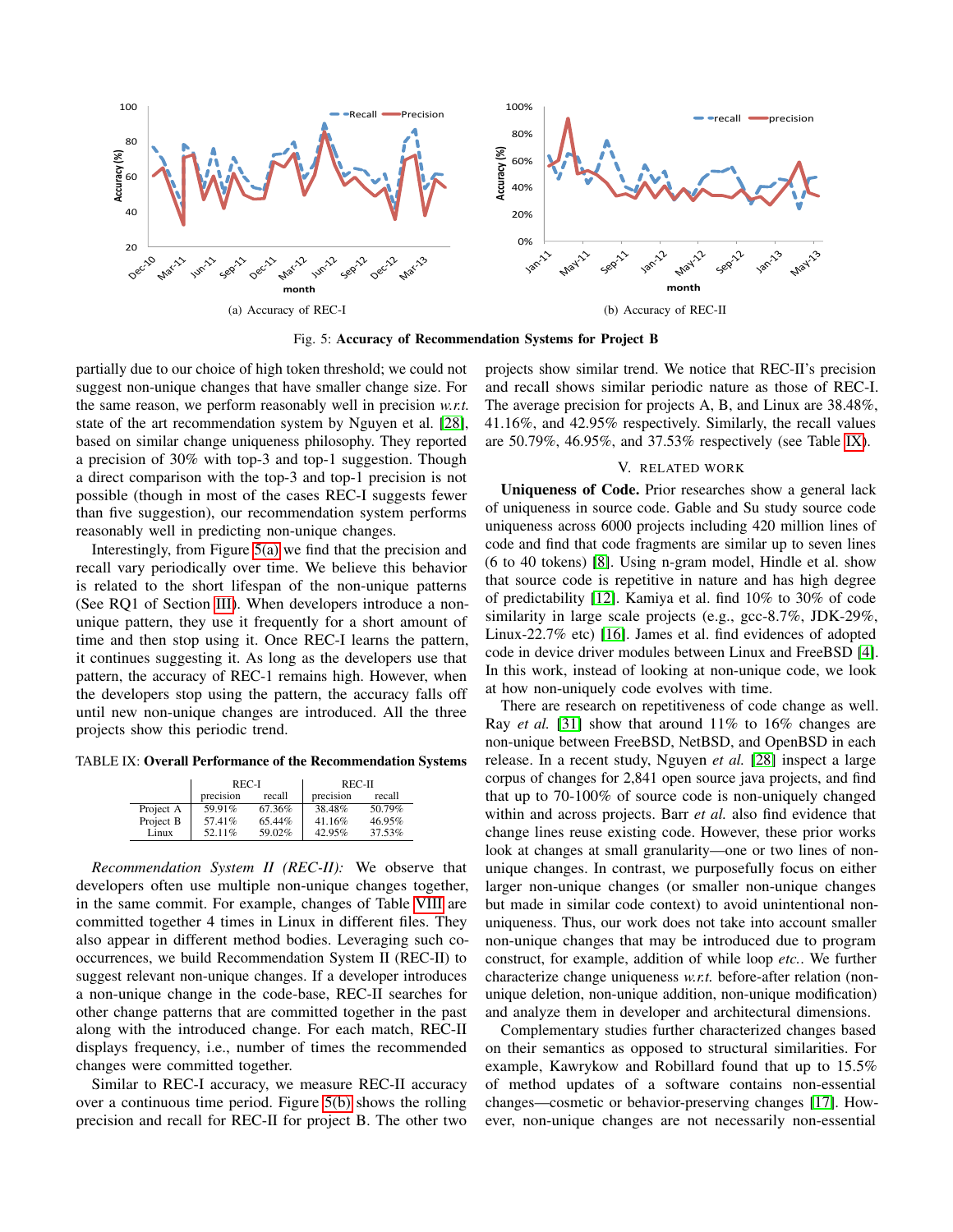#### <span id="page-9-0"></span>TABLE VIII: Example of co-committed non-unique changes in Linux. These changes co-occur 4 times in Linux in different files.

| Location: /drivers/i2c/busses/i2c-pxa.c;                       |                                                       |  |  |
|----------------------------------------------------------------|-------------------------------------------------------|--|--|
| Developer: Doug Anderson                                       |                                                       |  |  |
| Commit Date: 02-28-2013                                        |                                                       |  |  |
| non-unique pattern 2<br>non-unique pattern 1                   |                                                       |  |  |
| method: at 91 add device mmc()<br>method: at91 add device nand |                                                       |  |  |
| $/*$ ready/busy pin */                                         | $/*$ ready/busy pin */                                |  |  |
| if (data->wp pin)<br>$A1. -$                                   | if (data->rdy pin)<br>$B1. -$                         |  |  |
| if (gpio_is_valid(data->wp_pin))<br>$A2. +$                    | if (gpio_is_valid(data->rdy_pin))<br>$B2. +$          |  |  |
| at 91_set_qpio_input(data->wp_pin, 1);<br>A3.                  | at 91_set_qpio_input(data->rdy_pin, 1);<br><b>B3.</b> |  |  |

changes; for example non-unique changes in Table [I](#page-2-0) are part of a feature implementation as well as a bug fix as mentioned by the developer: "introduce a bandwidth field indicating the currently usable bandwidth to transmit to the station.... also fix ieee80211\_ht\_cap\_ie\_to\_sta\_ht\_cap() to not ignore HT cap overrides when MCS TX isn't supported." Thus, the concept of essential and unique changes are orthogonal and they could be combined. For example, one can first extract non-essential changes and then compute unique changes on top of that data.

Risk Analysis. Fenton and Niel [\[7\]](#page-10-22), summarize some of the earlier work, while Hall *et. al.* [\[10\]](#page-10-12) summarize the more recent contributions in this area of research. Lessmann *et. al.* [\[22\]](#page-10-23) and D'Ambros *et. al.* [\[6\]](#page-10-24) compare the various risk analysis approaches using benchmark datasets, to identify the strengths and weaknesses of each approach. More recently, Menzies *et. al.* [\[25\]](#page-10-25) and Bettenburg *et. al.* [\[1\]](#page-10-26) have shown that splitting the data in smaller subsets before building fault prediction models is very useful. In this paper we propose a new software metric for risk analysis based on the uniqueness of change in order to predict faults in software.

Recommendation System. Recommending possible changes to programmers to guide software development is a well researched area [\[33\]](#page-10-18). While, some recommendation system suggest API usages [\[13\]](#page-10-27), [\[36\]](#page-10-28) and bug-fixes [\[20\]](#page-10-29) based on the previous development history, others recommend possible code location (file, class, method) that developers should check associated with a given software task. For example, by mining evolutionary data of a project, the ROSE tool [\[39\]](#page-10-19), [\[40\]](#page-10-30) and the tool from Ying et. al. [\[38\]](#page-10-31) identify software artifacts that often modify together. When developers edit code, these tools recommend other possible code locations that developers should change as well, leveraging the co-evolution in the history of the project.

We further extend the change recommendation system (to REC-II) by learning from the co-evolution in the history of the project. Similar to Zimmermann et al. [\[39\]](#page-10-19), [\[40\]](#page-10-30), when a developer is about to commit a code change, REC-II suggests other non-unique changes that were committed together in the past. REC-II recommends with 38% to 43% precision and 37% to 51% recall, on average.

## VI. THREATS TO VALIDITY

Threats to *construct validity* concern the relation between theory and observation. To detect non-unique changes, we rely on the effectiveness of widely used clone detection tool CCFinderX. For the characteristic study of unique changes and their applications, we use a token threshold value of 50. Our findings may differ with a different token threshold. To

help readers understand how our results can vary with different number of tokens, we calculate the extent of uniqueness of changes with different token sizes in Section [III.](#page-3-0)

Also, for risk analysis in Section [IV-A,](#page-6-0) we assume that a file commit is error-prone if a bug is fixed in the same file in a later period. However, it is possible that the error occurred due to other factors, such as other error-inducing changes in the same or different files. More advanced techniques like the SZZ algorithm [\[21\]](#page-10-32), identifying untangle changes first to get a more reliable data on bugfix commits [\[11\]](#page-10-33), etc. can be used to reduce the impact of this threat. We also assume that a bug is fixed in a commit if the commit message has a set of keywords. Although such a technique has been used in past research [\[26\]](#page-10-34), other techniques [\[37\]](#page-10-35) could yield results with lesser noise.

Also, while measuring accuracy of the recommendation system in Section [IV-B,](#page-7-0) we measure how accurately we suggest change templates as opposed to actual changes. A template may differ from the actual change by identifier names and types. However, we believe existing auto program generation tools like GenProg [\[9\]](#page-10-36), Sydit [\[23\]](#page-10-37), LASE [\[24\]](#page-10-38), and PAR [\[18\]](#page-10-39) can adapt our suggested templates to the relevant change context and produce more accurate program patches.

*External validity* concerns generalization of our findings. In this work, we analyzed  $C$  and  $C++$  projects. It is possible that other languages show different characteristics of changes. Also, we only studied intra-project uniqueness. In interproject settings, the uniqueness characteristics may be different. However, Nguyen et al. [\[28\]](#page-10-2) studied repetitive changes within and across different java projects and reported similar findings. This indicates our results may still hold in other projects written in different languages.

## VII. CONCLUSION

The source code in software is constantly changed by developers. In this paper we empirically examined how unique these changes are, by studying a large number of commits from both open source and proprietary domains. We find that the extent of unique changes is a lot more than that of non-unique changes; although developers frequently commit non-trivial amount of non-unique changes.

We believe that because there is a considerable number of non-unique changes to a software, the developers can be helped in many ways to build better software including risk analysis, code reviews, recommendation systems, and automated program repair. To demonstrate the usefulness of non-unique changes we build two recommendation systems and a risk analysis system. We intend to examine other scenarios in the future.